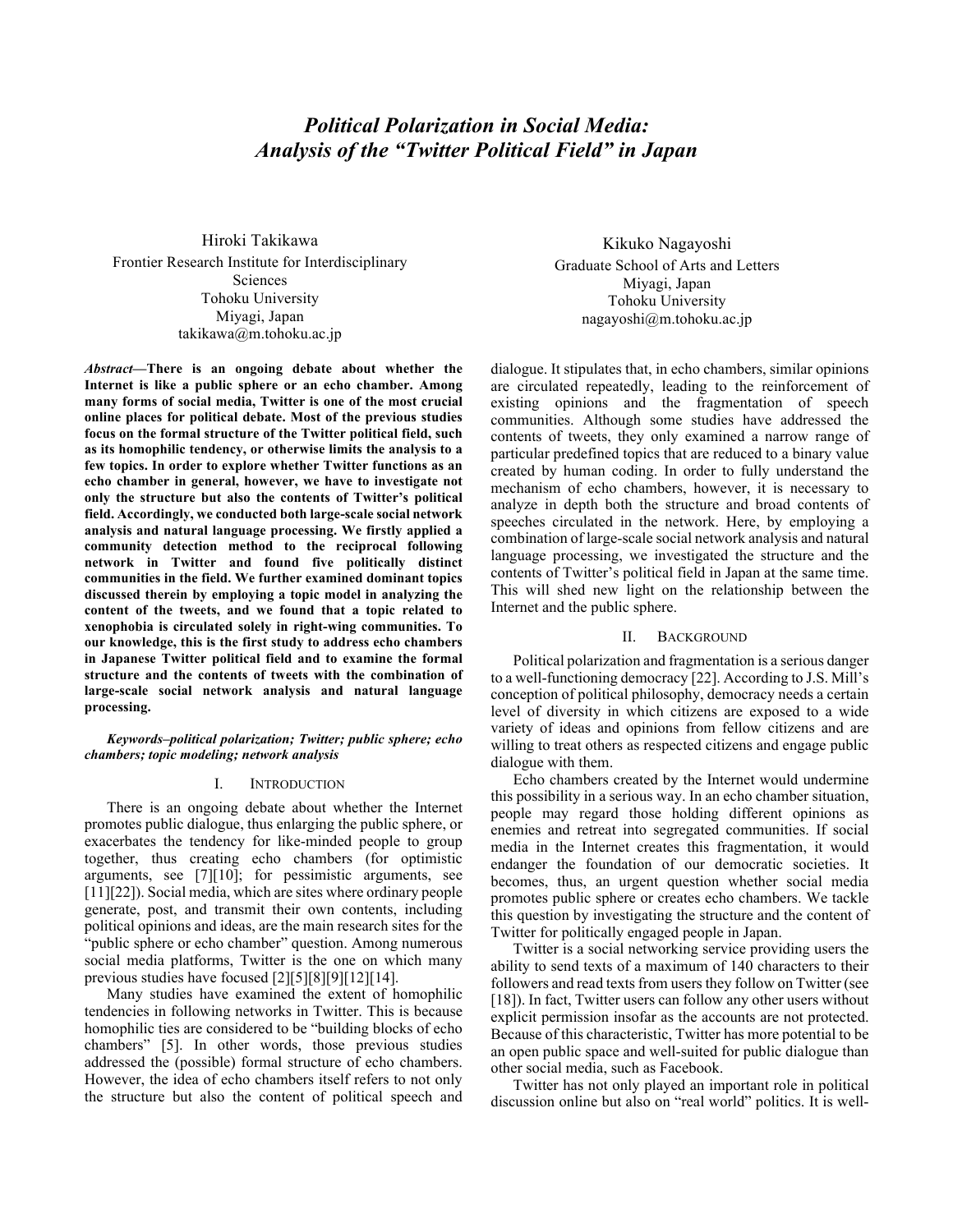known that during Arab Spring, Twitter was an effective tool for diffusing information and mobilizing people to the movements [21]. Recent social movements in various countries—such as the Spanish Indignados movements, the Occupy movement in the United States, and the Gezi movement in Turkey—have also employed Twitter as the instrumental means of communication [3][6]. On the other hand, Twitter also has been the subject of harsh criticisms for failing to manage hate speech and prevent the dissemination of fake news and misinformation.

In Japan, SNS is also broadly used. According to a survey conducted in 2015, around 31% of the respondents use Twitter [19]. The proportion is slightly smaller than Facebook users (35.3%). However, among the younger populations (those in their teens and twenties), 50% are Twitter users, surpassing the percentage of Facebook users.

One of the features of Twitter is its anonymity. The same survey shows that around 75% of Twitter users remain anonymous in 2014 in Japan, which is more than twice than in the U.S., U.K., or Korea [20]. Anonymity can promote deliberative democracy because it enables minority populations to express their opinions without concern of being identified. In Japan, however, anonymity seems to harm democracy because it allows citizens to openly express their prejudice. SNS, especially Twitter, is sometimes raised as a reason that hate speech against foreign citizens has spread in recent decades [23][26].

Internet is an effective tool for those involved in radical right-wing movements because it enables them to recruit new members cheaply and effectively [1]. Specifically, SNS presents one of "the most ideal platforms for sharing their own information, views, and communities with the masses in a mainstream venue virtually free of gatekeepers and oversight" [16]. In Japan as well, online activists of Japanese alt-right, called *Netto Uyoku*, has become one of the major social issues since the 2000s [24]. They are extreme nationalists who exhibit xenophobic attitudes toward China and North and South Korea in the cyber space, such as at online board *2 channel* and Twitter. Tsuji estimated that less than one percent of the population belong to *Netto Uyoku*, using results of an online survey [24]. Although the movement may have few followers at this time, their activities seem to have a strong impact. Many young members of the radical right-wing groups came to know the "hidden fact," such as conspiracy theories about China and Korea, through the Internet and are thus motivated to join in the group [13]. According to the results from an online survey, more than one third of *Netto Uyoku* has Twitter accounts and use Twitter every day, which is more active and widespread usage compared to the general population [24]. The same survey found no differences between *Netto Uyoku* and the other respondents in the frequency of Facebook or Line usage, suggesting that radical right-wing groups in Japan have an affinity for Twitter.

Is this affinity as a result of an echo chamber on Twitter that helps radicalize the attitudes of online activists? They legitimate their perspectives by associating different kinds of information such as news and political blogs. Through this web, hate-based knowledge becomes legitimate and is turned into web-based knowledge [16]. In Japan, hate-based tweets

tend to be linked to the online board *2 channel* as a source of information. It has been proved that having contact with *2 channel* strengthens racist attitudes [23][25]. Thus, Twitter seems to work as a tool of expanding "hate-based knowledge" in *2 channel* to the public. If Twitter users connect only with those with similar political orientations, this may enhance the probability for them to accept the "hate-based knowledge" because they have few chances to examine the validity of the knowledge from different viewpoints. No studies exist that examine network structure and content of tweet at the same time. In light of this, it is worthwhile to explore whether Twitter functions as a public sphere or an echo chamber.

#### III. PREVIOUS STUDIES

We classified previous studies into two types according to data collection and the characteristics of analysis.

The first type is the "entire field approach." These studies are typically interested in the formal structure of the entire political field in Twitter and investigate whether it promotes echo chambers or public dialogue. These studies identify the entire political field in Twitter in the following way  $[2][5][8][12]$ . First, they search for political actors such as national politician, political activists, and media outlets in Twitter. Using their account information, they extract their followers' lists corresponding to the list of politically engaged Twitter users. Based on this, they construct the entire field of the following network of politically engaged users. The advantage of this approach is that it covers as many politically engaged users as possible without the restriction of predefined topics or keywords.

The political orientation for each user is inferred from the "following" pattern of each user or the contents of their tweets. In the former case, for example, users who follow Republican politician in the U.S. are inferred to have conservative orientation [5][8][12]. In a more complex case, the ideal point estimation is used on the basis of the information of all accounts the users follow [2]. In the latter case, the contents of tweets are used to identify users' political orientation with a supervised machine-learning technique [8].



Then, researchers examine to what extent political homophily operates in the Twitter political field. Political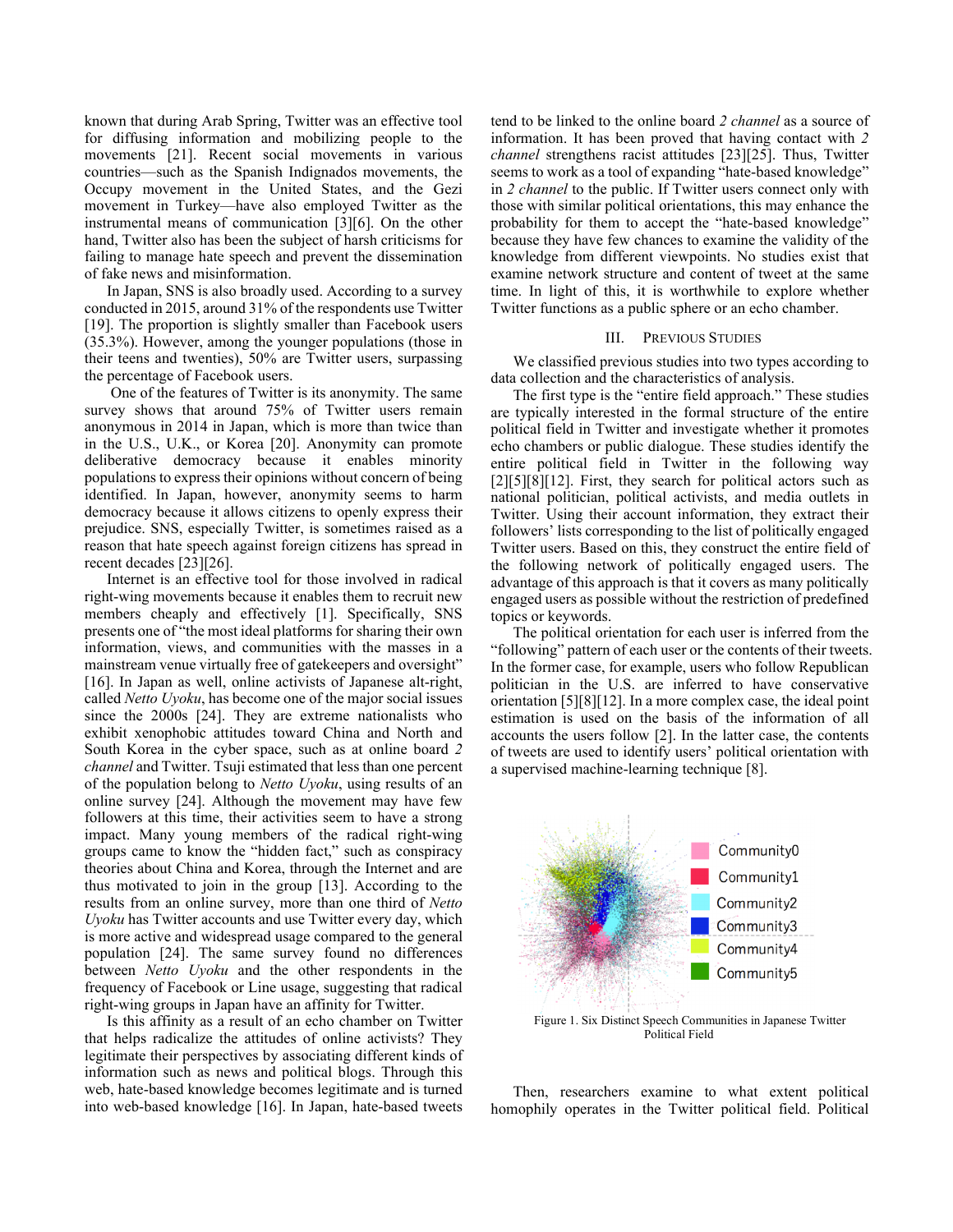homophily here refers to the tendency of people linking with those with similar political orientation. Homophily is considered to be the main cause of creating the structure of echo chambers. The basic results converge on the conclusion that there is a homophilic tendency in Twitter. The detailed results are, however, mixed. For example, Boutyline and Willer reported the conservatives are more homophilic than liberals [5], while Colleoni and colleagues showed the opposite result if each user's political orientation is identified from tweet contents, not just following behavior [8]. In any case, the main focus of Colleoni et al. is the homophilic structure of twitter users, not the contents of political discourse itself.

The second type of previous studies focuses on restricted samples or singular topics. We call it the "selective approach." These studies first search for the relevant users by using keywords or hashtag search [9][14]. For example, the users are identified as political engaged if they use hashtags such as "#democrats" or "#obama" [9], or alternatively use keywords in their tweets such as "Tea Party" or "Unemployment Benefits" [14]. Next, the network among users is constructed from following behaviors, Retweet (RT) behaviors, or mention behaviors. Finally, a cluster analysis or a community detection method is applied to these constructed networks. These clustering methods are used to examine whether users in their samples are segregated into different communities or integrated into public sphere.

This second type of studies take into consideration not only the structure but also the content of tweets, in contrast with the "entire field approach." Conover and colleagues hand-coded the tweets as liberal or conservative and found one-sided argument (either liberal or conservative) in each community in RT network [9]. Himelboim and colleagues took the similar procedure to demonstrate political homogeneity within communities in their sample [14]. Although their investigation of the contents of tweets would be one valuable step in investigating the mechanism of political polarization or echo chambers, the reduction of the contents to the binary "left" and "right" may hinder us from investigating its nuances. For example, it prevents us from asking what topics drive polarization or how differently distributed topics are among different communities.

In sum, in terms of data collection, the entire field approach would be better than the selection approach because it covers politically engaged people in a given area more effectively. However, previous studies of this approach seldom considered the content of political tweets. On the other hand, the studies addressing the content of speech usually take the restricted or selective approach to collect the relevant data. Furthermore, the tweet contents they examine are severely reduced to the simple binary value based on predetermined coding scheme.

Here we adopted the entire field approach and at the same time analyze the rich content of the tweets. Furthermore, we tried to avoid reducing the content of tweets to simple values (left–right). Specifically, we applied topic model to the contents of tweets, which allowed us to preserve the contents of tweets as much as possible while making them suitable for quantitative analysis.

Our research questions are as follows.

First, is the entire political field in Japanese Twitter differentiated into distinct political speech communities or does it rather have the integrative structure? In order to answer this question, we adopted the inductive method, that is, we applied a community detection method to the field, enabling us to inductively find the divided lines in the field. This method is more suitable for Japanese political field because, unlike the U.S. and other countries, it may not have clear-cut left–right division. Thus, this approach offers the potential to reveal multiple divided lines that are difficult to define a priori.

Second, if there are different communities in Twitter's political field, do those communities function as echo chambers or do they frequently communicate with each other? We examined the extent of echo chambers by looking at how much difference there are in terms of topics discussed by members. If a certain topic is discussed in exclusively a sole community, it would be concluded that the community functions as an echo chamber. On the other hand, if several topics are discussed to equal or similar extent among different communities, polarization is not as serious even if there are different speech communities in the Twitter political field.

IV. DATA

The data collection was done through Twitter REST API, from March 2017 through May 2017.

We adopted the entire field approach in collecting Twitter data. We tried to cover the Japanese Twitter political field as much as possible, which is defined as the sphere where politically engaged people exchange their ideas and opinions. Specifically, we gathered the data in the following way. First, we searched for the accounts of political party leaders in Japanese national politics in April 2017 (as for the "Nippon no Kokoro" party, we used the party official account because the leader has no personal account). Nine accounts of eight political parties (Liberal Party had two joint representative) were found. Then, by using the information on followers for each political leader, we identified politically engaged people as those who followed at least one of the political party leaders. The information regarding which political leaders each user follows, in turn, was used to specify his or her political orientation. Furthermore, we focused on the followers of the political leaders whose Twitter accounts were unprotected, had more than 500 followers, tweeted more than 1000 times, and posted at least one tweet in 2017. The total number of users was 92,313. This restriction was necessary for data manageability but also had a theoretical justification. By doing this, we can exclude bots and inactive users and focus on moderate opinion leaders who share political information, exchange political opinions, and engage in political dialogue.

Next, we gathered followers' data, including screen name, friends/followers list, profile description, and other information, through Twitter REST API (hereinafter "user data"). The friends/followers lists were used to construct the following network among the users in the Japanese Twitter political field, and the profile description was employed to identify users' political, social, and cultural orientation.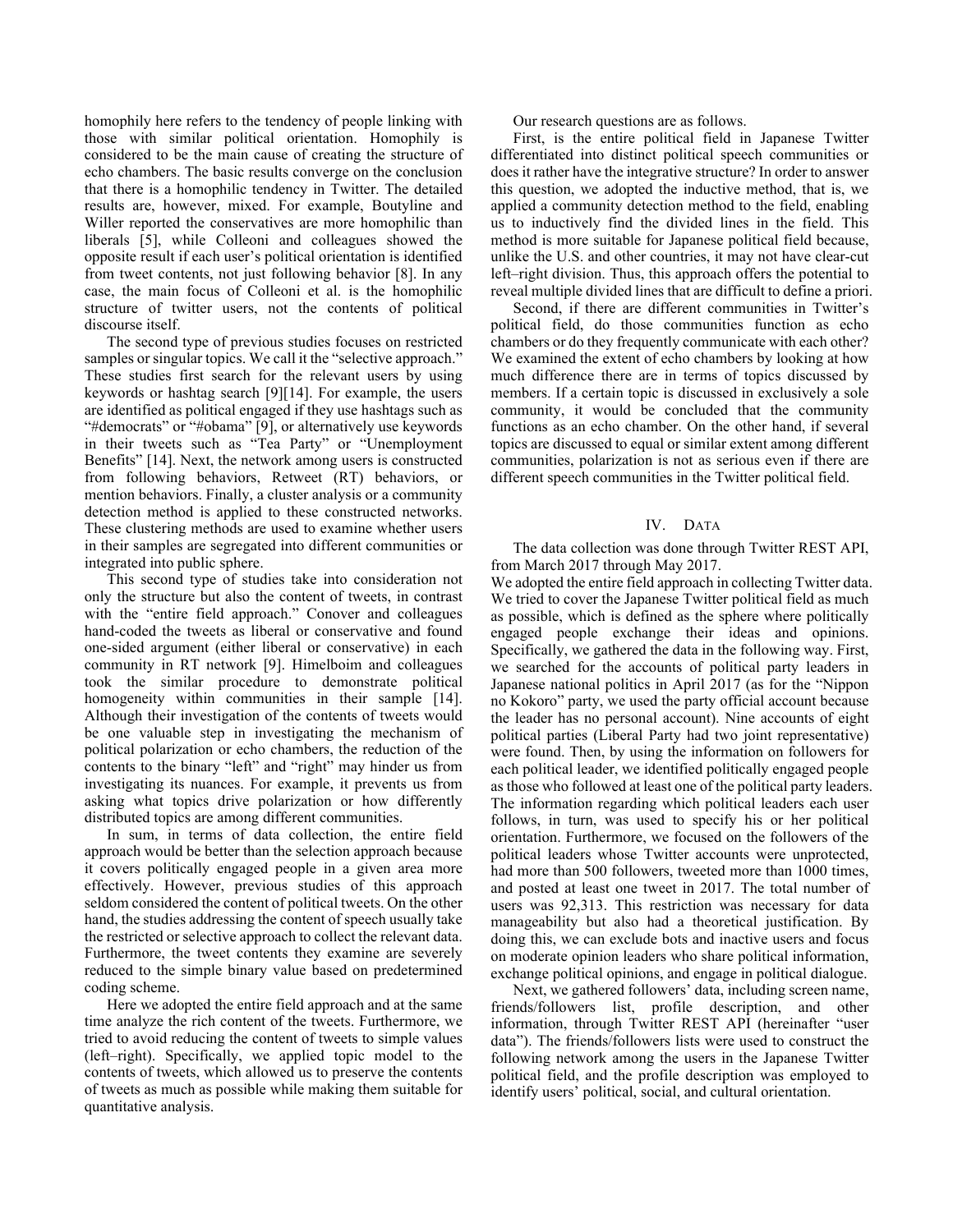We also collected the tweet content data, which consisted of every user's latest tweets (due to API's constraints, the maximum number of tweets we could collect were the last 3200 tweets). This text data was preprocessed and used as the corpus for topic modeling.

# V. METHOD

Regarding network construction, we focused on a kind of reciprocal following network. Generally, following relation is not necessarily reciprocated in Twitter. Users are allowed to follow other users in one-way direction without permission. The difference between one-way following network and reciprocal following network in Twitter, as a previous study suggests, is that the former reflects the characteristics of a "newsy" media while reciprocal following networks better captures the aspect of social media in Twitter [18]. Since we are mainly interested in whether Twitter as a social media functions as public sphere, we restricted our analysis to a reciprocal following network in the following analysis.

The reciprocal following network was constructed based on user data, which contains follower/friends (following) lists. For example, the edge between user A and user B should be added if user A followed user B and user B also followed user A.

Then, we applied The Louvain method—one type of modularity-based community detection methods—to this network in order to obtain community partition in the Twitter political field. Modularity measures the density of edges within communities compared to edges between communities. The Louvain method is a fast heuristic algorithm for finding community partition to optimize modularity in a large network. Sociologically, each community detected by the

method corresponds to a relatively cohesive speech community in the field. We used the NetworkX library in Python for the implementation of community detection algorithm.

Next, we applied Latent Dirichlet Allocation (LDA) [4], to the tweet content data. LDA is a standard type of topic models. Here each document is allowed to have mixture of topics and each topic, which means a set of probability distribution over vocabularies in the corpus, is assigned to each document probabilistically. Thus, each document is characterized by the topic proportion assigned to it.

 Before implementing a topic model, we preprocessed the tweet data by applying morphological analysis to identify the unit of Japanese words and removing stop words. We also converted the texts into 1-gram bag of words. For documents, we merged all tweets posted by the same user into one document because one tweet contains only a maximum of 140 characters, making it difficult to appropriately assign it to a particular topic.

It has been reported that pooling all tweets by the same user into one document improves the precision of topic assignment [15]. This yielded the complete data sample: 79,536 documents, 125,745 vocabularies, and 402,640,579 tokens. After these preprocessing, we applied LDA to the data and implemented parallelized Latent Dirichlet Allocation by genism in Python library.

|  | TABLE I. | SIZE AND FOLLOW RATIO FOR EACH PARTY LEADER OF COMMUNITIES |
|--|----------|------------------------------------------------------------|
|--|----------|------------------------------------------------------------|

| Follow ratio                 |        |                     |                        |                              |                     |                      |                |                     |                                |                          |
|------------------------------|--------|---------------------|------------------------|------------------------------|---------------------|----------------------|----------------|---------------------|--------------------------------|--------------------------|
| Community                    | Size   | Shinzo Abe<br>(LDP) | Ichiro Matsui<br>(JRP) | Mizuho<br>Fukushima<br>(SDP) | Nippon no<br>Kokoro | Ichiro Ozawa<br>(LP) | Renho<br>(DPI) | Kazuo Shii<br>(JCP) | Natsuo<br>Yamaguchi<br>(KOMEI) | Taro<br>Yamamoto<br>(LP) |
| $0$ : Abe (LDP)<br>follower  | 16,559 | 0.74                | 0.06                   | 0.08                         | 0.05                | 0.06                 | 0.22           | 0.04                | 0.01                           | 0.09                     |
| $1: Right-wing$<br>follower  | 8,871  | 0.87                | 0.20                   | 0.12                         | 0.53                | 0.07                 | 0.13           | 0.06                | 0.02                           | 0.07                     |
| $2:$ Renho (DPJ)<br>follower | 40,241 | 0.37                | 0.07                   | 0.20                         | 0.02                | 0.14                 | 0.50           | 0.07                | 0.01                           | 0.27                     |
| 3: Left-wing<br>follower     | 12,012 | 0.16                | 0.05                   | 0.54                         | 0.02                | 0.48                 | 0.32           | 0.43                | 0.02                           | 0.66                     |
| 4: Yamamoto<br>follower      | 4,998  | 0.23                | 0.03                   | 0.11                         | 0.01                | 0.10                 | 0.17           | 0.11                | 0.00                           | 0.58                     |
| 5: JRP and ruling<br>party   | 606    | 0.68                | 0.63                   | 0.12                         | 0.09                | 0.12                 | 0.21           | 0.08                | 0.23                           | 0.09                     |
| Base line follow<br>ratio    |        | 0.49                | 0.08                   | 0.20                         | 0.07                | 0.16                 | 0.34           | 0.11                | 0.01                           | 0.27                     |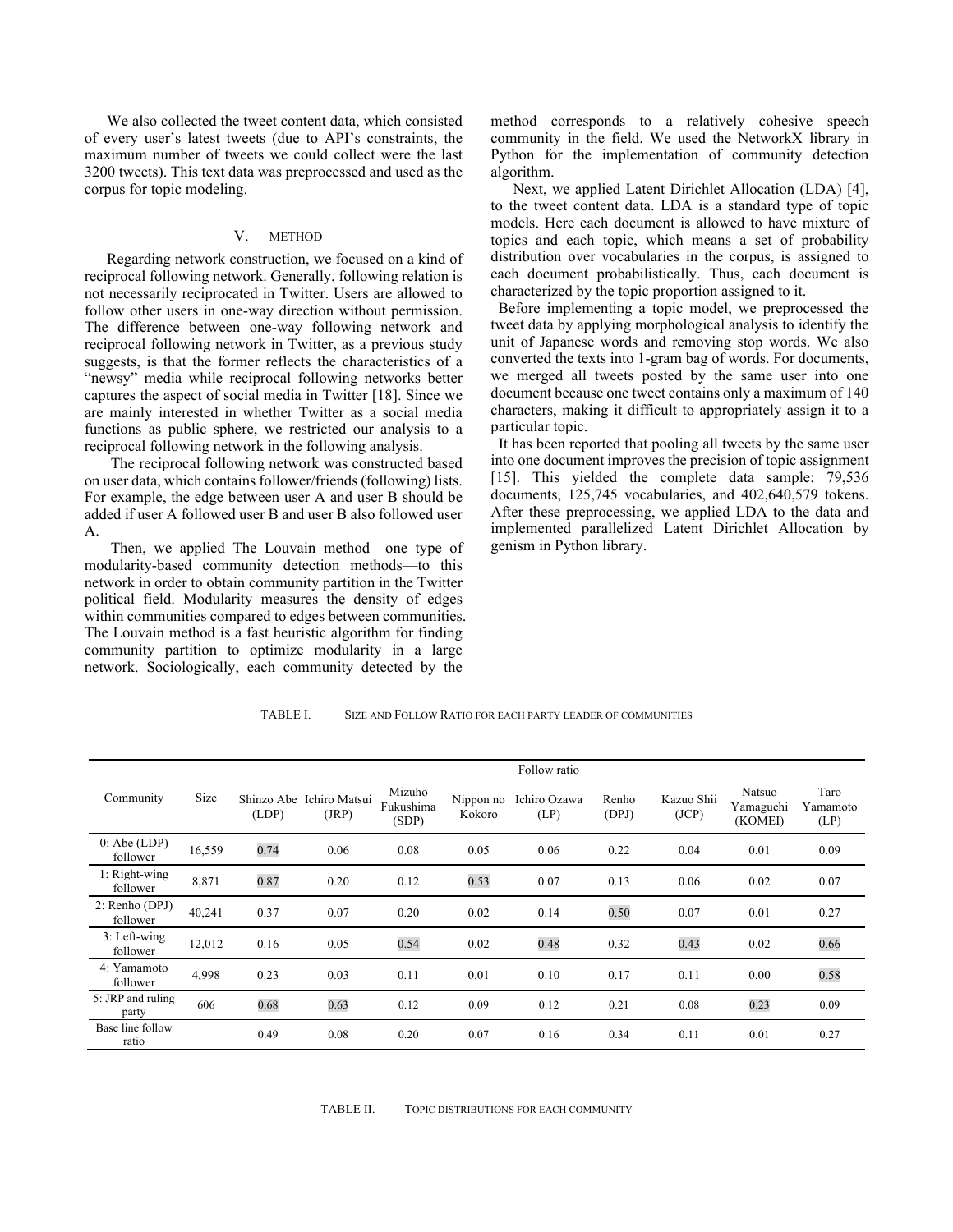| Topic                      | $12$ : Idol               | 24: Anime                   | 34: Xenophobia          | 17: Cuisine  | 40: Conspiracy law,<br>Moritomo Gakuen<br>scandal | 29: Music            | 36: the mixed<br>topic (Nuclear<br>power plant and<br>JRP) |  |
|----------------------------|---------------------------|-----------------------------|-------------------------|--------------|---------------------------------------------------|----------------------|------------------------------------------------------------|--|
| Associated words           | 生誕祭 (Birthday<br>party)   | 入荷 (Arrival of<br>goods)    | 民主党 (DPJ)               | ワイン (Wine)   | 森友学園(Moritomo<br>Gakuen)                          | バンド (Band)           | 自民党 (Liberal<br>Democratic<br>Party)                       |  |
|                            | うれし涙(Happy<br>tears)      | けものフレンズ<br>(Title of Anime) | 蓮舫(Renho)               | 講座 (Seminar) | 国会 (Congress)                                     |                      | 脱原発<br>(Abandoning<br>nuclear power)                       |  |
|                            | 泣き顔(Crying<br>face)       | 艦これ(Title of<br>Anime)      | 在日 (Korean<br>Japanese) | 香り (Aroma)   | 自民党<br>(Liberal Democratic<br>Party)              | アルバム<br>(Album)      | 維新 (Japan<br>Restoration<br>Party)                         |  |
|                            | 好きな人 (A<br>person I love) | 抽選(Lot)                     | 韓国人(Korean)             | ご飯 (Rice)    | 安倍 (Prime<br>minister)                            | 公演<br>(Performance)  | 稼働 (Operation)                                             |  |
|                            | 音符 (Music<br>note)        | 送料(Mailing<br>cost)         | 反日(Anti-Japan)          | レシピ (Recipe) | 共謀罪 (Conspirary<br>law)                           | 不動産 (real<br>estate) | 国会 (Congress)                                              |  |
| $0$ : Abe                  | 0.23                      | 0.15                        | 0.01                    | 0.04         | 0.00                                              | 0.04                 | 0.00                                                       |  |
| 1: Right-wing              | 0.02                      | 0.02                        | 0.57                    | 0.02         | 0.06                                              | 0.01                 | 0.02                                                       |  |
| 2: Renho                   | 0.10                      | 0.05                        | 0.01                    | 0.17         | 0.01                                              | 0.06                 | 0.02                                                       |  |
| 3: Left-wing               | 0.01                      | 0.01                        | 0.01                    | 0.04         | 0.39                                              | 0.02                 | 0.18                                                       |  |
| 4: Yamamoto                | 0.08                      | 0.02                        | 0.00                    | 0.13         | 0.02                                              | 0.57                 | 0.01                                                       |  |
| 5: JRP and ruling<br>party | 0.07                      | 0.01                        | 0.06                    | 0.02         | 0.07                                              | 0.02                 | 0.45                                                       |  |



Figure 2. Distribution of Topics for Each Community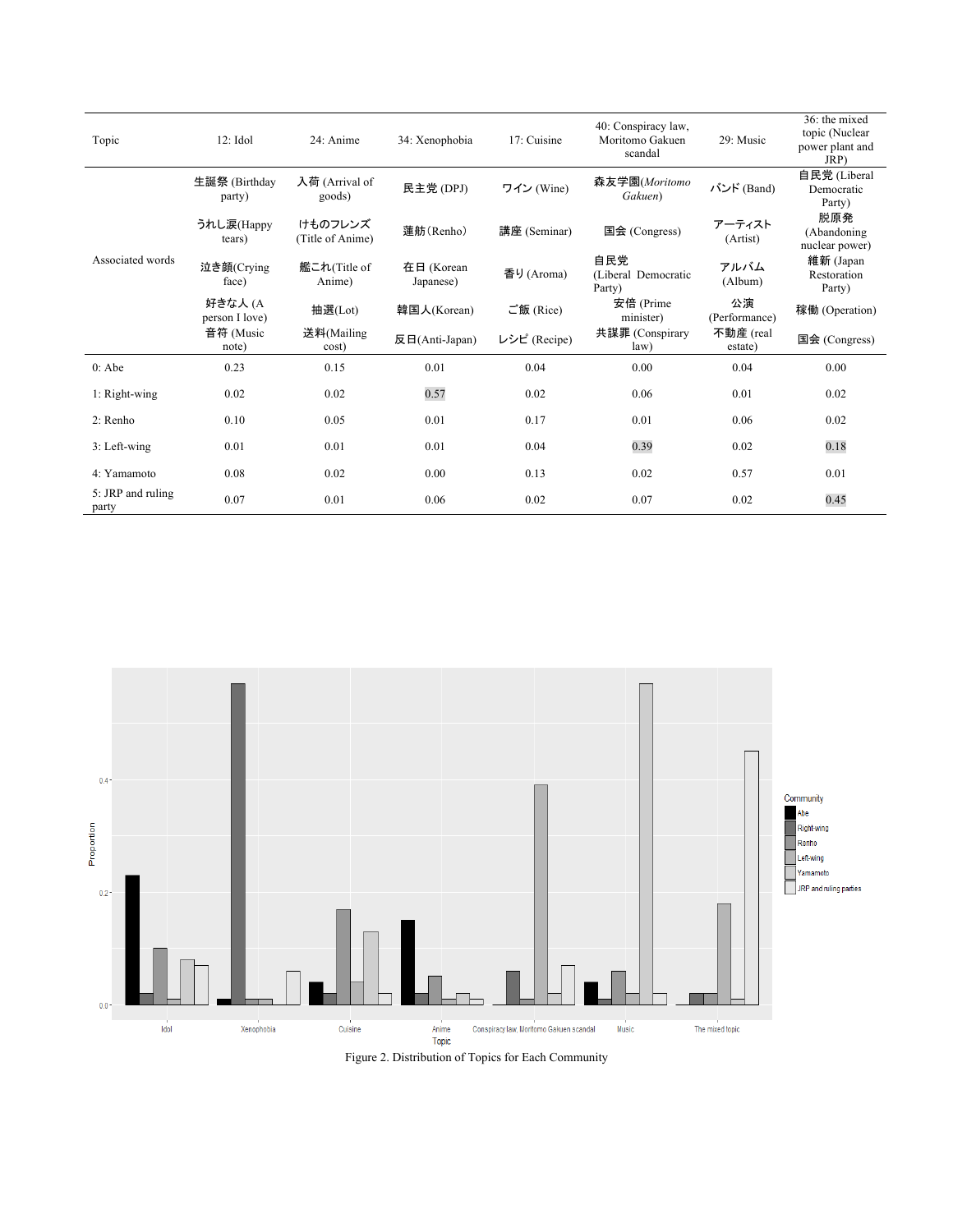## VI. RESULTS

First, we applied Louvain methods to the analysis of the reciprocal following network (the number of nodes of which was 87,215 and the number of edges was 6,745,449). The network was partitioned into 113 distinct communities. We excluded the nodes that belong to the community (a) whose members are too few, (b) whose members are largely from foreign countries, or  $(c)$  whose members are bots<sup>1</sup>. This gave us six distinct communities.

Figure 1 shows the result of network visualization. (We only visualized the network of the users with more than 5000 followers. Visualization was done by Gephi.) The size of each community is shown in the second column of Table 1.

Next, in order to specify political orientation that characterized each community, we calculated the probability of following a political leader for each community member. Table I summarizes the results, which show that the patterns of following political leaders are differentiated among distinct communities. Community 0 largely consists of those who follow Shinzo Abe, the leader of Liberal Democratic Party, which is Japan's ruling party with conservative ideology. The ratio of Abe followers is 0.74. Community 1 is characterized as right-wing followers because more than half of the members follow the "Nippon no Kokoro" account, which is the rightist party in Japanese national politics. We will call this community right-wing followers community. Community 2 is characterized as Democratic Party in Japan (DPJ) followers, as the half of members follow Renho, who was the leader of DPJ at the time of data collection. Community 3 is left-wing followers, because members follow left-wing party leaders such as Mizuho Fukushima, the leader of Social Democratic Party, and Kazuo Shii, the leader of Japan Communist Party. The majority of Community 4 follow Taro Yamamoto, conjoint representative of Liberal Party. He is an activist for anti-nuclear power movement and a well-known actor in theater, cinema, and TV drama. We inferred from the profile description (the result is not shown) and the topic ratio below that members of Community 3 focus on his activity in the antinuclear power movement, whereas members of Community 4 are interested in him as a famous actor. Community 5 consists of followers of Ichiro Matsui, the leader of Japan Restoration Party, and Natsuo Yamaguchi, the leader of KOMEI party, which is the other ruling party at the time of data collection.

The next step was to investigate whether each community discusses different topics or shares a common interest across communities, by examining the overall topic distribution in each community.

We applied a topic model to our tweets contents corpus. We set the number of topics to be 50 for topic interpretability. We tried the different number of topics (30, 40, 60, 70, 80) and found the results were qualitatively similar. Some of the resulting topics are shown in Table II.

To answer the question of how differently distributed the topics are among distinct communities, we examined the topic proportion in each community and found that some speech communities are characterized by a few dominant topics.

Figure 2 shows the part of the result. The most salient is that members of the right-wing follower community use a set of words that express xenophobia (Topic 34) much more often than others. This topic accounts for 57% of the topics in the right-wing follower community but only for a maximum of 6% in other communities. A similar, but less extreme tendency is found in the left-wing follower community. The members in this community show great interest in conspiracy law and the Moritomo Gakuen scandal, which topics garner much less attention in other communities<sup>2</sup>.

The Abe-following community and Renho-following community are characterized by a relatively even topic proportion and more mundane topics. Although the interest in Yamamoto community is exclusively focused on music, this should not be interpreted as the symptom of echo chambers. Rather, the members of this community may only have an interest in Yamamoto as an actor, not politician, thus making this community relatively distinct from other communities in this political field. Finally, JRP and the ruling-party follower community shows their interest in JRP related issues<sup>3</sup>.

In summary, we found six major communities in the Twitter political field in Japan that are distinct from each other in the pattern of following political leaders. Topic analysis revealed topic polarization, especially among right-wing followers, whose speeches were characterized by xenophobia and might be echo-chambered within their community without exposure of counterarguments from other communities. The left-wing community also shows similar tendency, although the dialogue is more open than in the rightwing follower community.

# VII DISCUSSION

In this study, we tried to answer the question of whether there are distinct political speech communities in Japanese Twitter political field. Because there would be more than

<sup>&</sup>lt;sup>1</sup> We disregarded the communities with less than  $10$ members. We judged whether the accounts are from foreign countries and whether they are bots from the contents of tweets and profile descriptions.

 $2$  This point may partly depend on the number of topics. For instance, when the number of topics is set to be 70, the issue related to conspiracy law and the Moritomo Gakuen scandal is differentiated into two different topics. In this case, one topic, Moritomo Gakuen scandal, is shared among different communities and the other, conspiracy law, is dominantly discussed about solely by the left-wing follower community.

However, there remains the tendency that speech communities discussed about a few idiosyncratic issues which are not shared by other communities.<br><sup>3</sup> Although the topic analysis with 50 topics failed to

differentiate the content of the "mixed topic", word frequency analysis and topic analysis with the different number of topics revealed the following fact (results are not shown); JRP and the ruling-party community showed interest in JPP related issues such as Osaka metropolis plan while the nuclear plant problems are exclusively discussed by the left-wing follower community.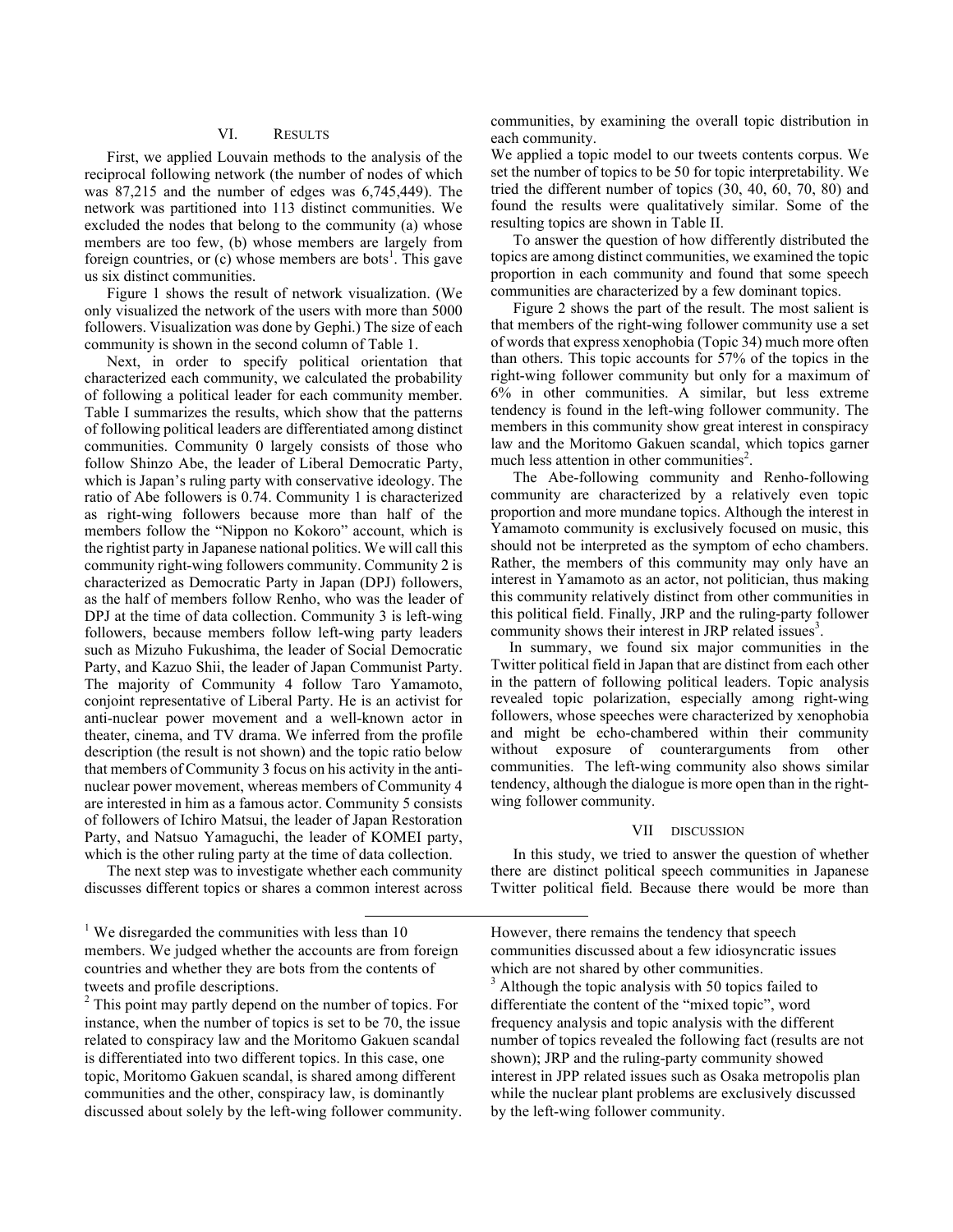simply two camps of political ideologies (i.e., left and right), we adopted the inductive approach to see whether political distinct communities emerged in a bottom-up way through community detection rather than imposing predefined political categories. We found six distinct communities in the field that reflect a wide variety of political ideological positions in Japan. Very roughly speaking, Community 3 can be positioned on the leftmost side, Community 2 on the middle left, Community 0 on the middle right, and Community 1 on the rightmost side. Community 5 is difficult to position on the left–right scale. Community 4 may consist of less politically engaged people than others. Our inductive methods may be useful for Twitter political fields comprising multiple political positions that are difficult to be reduced to a simple left–right scheme.

Furthermore, Community 1 is composed of around 10% of the total nodes, which is much larger than the estimated size of *Netto Uyoku* (0.1% in [24]). Of course, we limited our sample to moderate opinion leaders who are willing to share political information, exchange political opinions, and engage in political dialogue. Characteristics of our sample are not equal to *Netto Uyoku* even though writing about political issue on an online board is one feature of the group. However, at least when it comes to moderate opinion leaders, proportions of those in radical right community are not so small. This is a finding with serious implications because the moderate leaders in our sample all have more than 500 followers each, who read hate speech daily in their Twitter feed and may be influenced by these tweets.

Furthermore, we found that each community discusses different issues that rarely overlap. Right-wing followers write about Korea, Korean Japanese, and dual nationality issues. Left-wing followers write about conspiracy law and the corruption of the government. Because of their differing interests, there is little debate over these issues across community lines. Our results suggest that whether an echo chamber occurs in Twitter depends on the topic.

Our finding about the relationship between echo chambers and political ideologies is consistent with previous studies in spite of the difference in methodologies. Boutyline and Willer found that both more extreme and more conservative individuals are likely to form homophilic ties than more liberal and more moderate ones [5]. This finding is supported by the analysis of the formal structure of the Twitter field. Our finding complements this by examining the tweet contents, which analysis found that the extreme conservative community has the strongest tendency to circulate one exclusive topic within it; to a lesser degree, the leftist community also focuses on a few of topics more than the moderate ideology community.

Furthermore, our method contributes to the understanding of what kinds of topics are likely to be circulated within each speech community. Our result suggests that xenophobic speeches tend to circulate only within one idiosyncratic community. This is probably because the members in other communities hesitate to discuss or even refer to such topics. We should add that this does not justify the circulation of hate speech in Twitter because people can be exposed to such

speeches even if they do not participate in the discussion or refer to them.

To our knowledge, this is the first study to address echo chamber issues in Japanese Twitter political field by examining the formal structure and the rich contents of tweets with the combination of large-scale social network analysis and natural language processing. We believe this method can be extended to the Twitter field or other social media analysis in other countries. In future work, it will be interesting to conduct an international comparison of the mechanism of political polarization with our method.

#### ACKNOWLEDGMENT

This work was supported by JSPS KAKENHI Grant Numbers 16K13406, 16K04027 and 16K13347. We thank Yoshimichi Sato, Hiroshi Hamada, and Takafumi Ito for helpful comments and advice on an earlier version of this paper.

#### **REFERENCES**

- [1] J. Adams and V. J. Roscigno. J., 2005. "White supremacist, oppositional culture and the world wide web," Social Forces, vol. 84, 2005, pp. 759–778.
- [2] P. Barberá, "Birds of the same feather tweet together: Bayesian ideal point estimation using Twitter data." Political Anal., vol. 23, 2014, pp. 76–91.
- [3] P. Barberá, N. Wang, R. Bonneau, J. T. Jost, J. Nagler, J. Tucker, and S. González-Bailón. "The critical periphery in the growth of social protests." PloS One, vol. 10, 2015, p.e0143611.
- [4] D. M. Blei, A. Y. Ng, and M. I. Jordan. "Latent dirichlet allocation." J. Mach. Learn. Research, vol. 3, 2003, pp. 993–1022.
- [5] A. Boutyline and R. Willer "The social structure of political echo chambers: Variation in ideological homophily in online networks." Political Psychology, vo. 38, 2017, pp. 551–569.
- [6] C. Budak and D. J. Watts. "Dissecting the spirit of Gezi: Influence vs. selection in the Occupy Gezi movement." Sociological Sci., vol. 2, 2015, pp. 370–397.
- [7] M. Castells. "The new public sphere: Global civil society, communication networks, and global governance." The Annals of the American Academy of Political Social Sci., vol. 616, 2008, pp. 78–93.
- [8] E. Colleoni, A. Rozza, and A. Arvidsson. "Echo chamber or public sphere? Predicting political orientation and measuring political homophily in Twitter using big data." J. Commun., vol. 64, 2014, pp. 317–332.
- [9] M. Conover, J. Ratkiewicz, M. R. Francisco, B. Gonçalves, F. Menczer, and A. Flammini. "Political polarization on twitter." ICWSM, vol. 133, 2011, pp.89–96.
- [10] P. Dahlgren. "The Internet, public spheres, and political communication: Dispersion and deliberation." Political Commun., vol. 22, 2005, pp. 147–162.
- [11] W. A. Galston. "If political fragmentation is the problem, is the Intemet the solution?" In D. M. Anderson & M. Cornfield (Eds.), *The Civic Web: Online Politics and Democratic Values* (pp. 35^14). Lanham, MD: Rowman & Littlefield, 2003.
- [12] Y. Halberstam and B. Knight. "Homophily, group size, and the diffusion of political information in social networks: Evidence from Twitter." J. Public Economics, vol. 143, 2016, pp. 73–88.
- [13] N. Higuchi. *Nihongata Haigaishugi* (Japanese-style Xenophobia). Nagoya Daigaku Shuppankai, 2014.
- [14] I. Himelboim, S. McCreery, and M. Smith. "Birds of a feather tweet together: Integrating network and content analyses to examine cross-